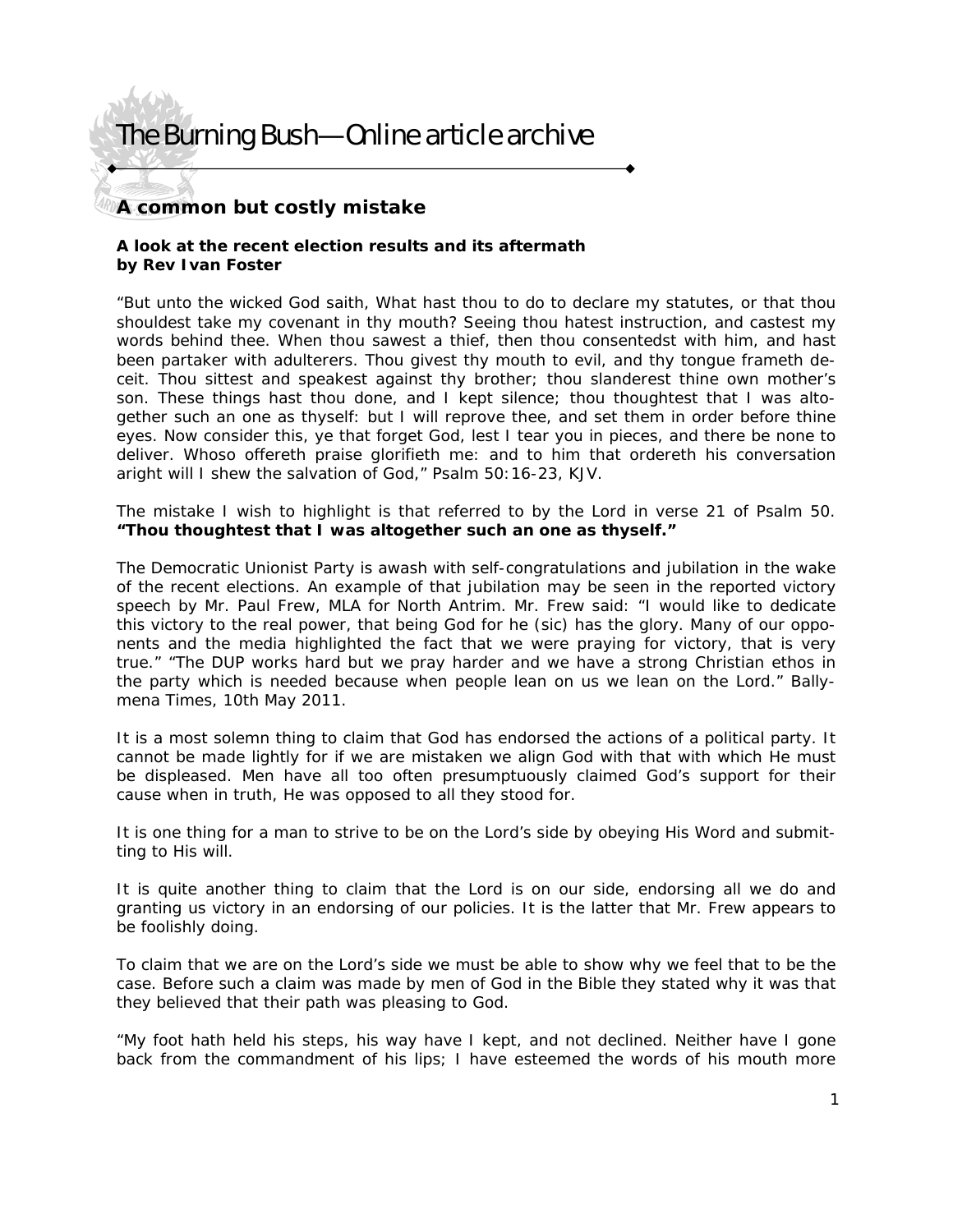than my necessary food," Job 23:11-12, KJV.

Job was responding to those who claimed that the disasters that had befallen him were the result of his departure from the Lord. He was claiming that he had been in obedience to God before his afflictions began. He was a good man who might have expected the blessing of God to fall upon him, but God in His infinite wisdom decreed otherwise for a season.

The point is that the life that one might expect God to honour and bless is one in which the ways and commands of God are kept. So said David in Psalm 37:23 KJV. "The steps of a good man are ordered (or directed) by the LORD: and he delighteth in his way." God delights in such a walk.

### **QUESTION ???**

Has the course that the DUP has been following in recent days been directed or "ordered" by the Lord? I would tremble for any man who dares to say that they have.

Just what have been the "steps" of the DUP in the last few years.

1. They have stepped out in union with the unrepentant murderers of the IRA.

2. They have followed a way by which sodomites have been funded through one of the offices that a DUP politician has held.

3. They have endorsed attendance at the Mass through the presence of DUP leader, Peter Robinson at the funeral Mass for the murdered Omagh policeman, Ronan Kerr, in the month of April past.

Is Mr. Frew saying that God gave victory to the DUP because these events - union with murderers, funding of sodomy and attendance at the Mass - were pleasing to God? It appears to be so!

Mr. Frew, and all who think like him, are making a very grave mistake.

### **NO ENDORSEMENT WHATEVER**

The success of the DUP in the recent Northern Ireland Assembly election is no evidence of God's endorsement of that party's policies or philosophy.

Short-term success follows the endeavours of wicked men far more often than it does the labours of righteous men. The Bible is filled with examples of this.

Hear what David had to say. "I have seen the wicked in great power, and spreading himself like a green bay tree," Psalm 37:35, KJV. David, the man after God's own heart, suffered many setbacks and apparent defeats before he came to the throne of Israel. While he was hunted as "a partridge in the mountains" he was hardly enjoying the manifestations of success. On the other hand his opponents were "spreading . . . like a green bay tree."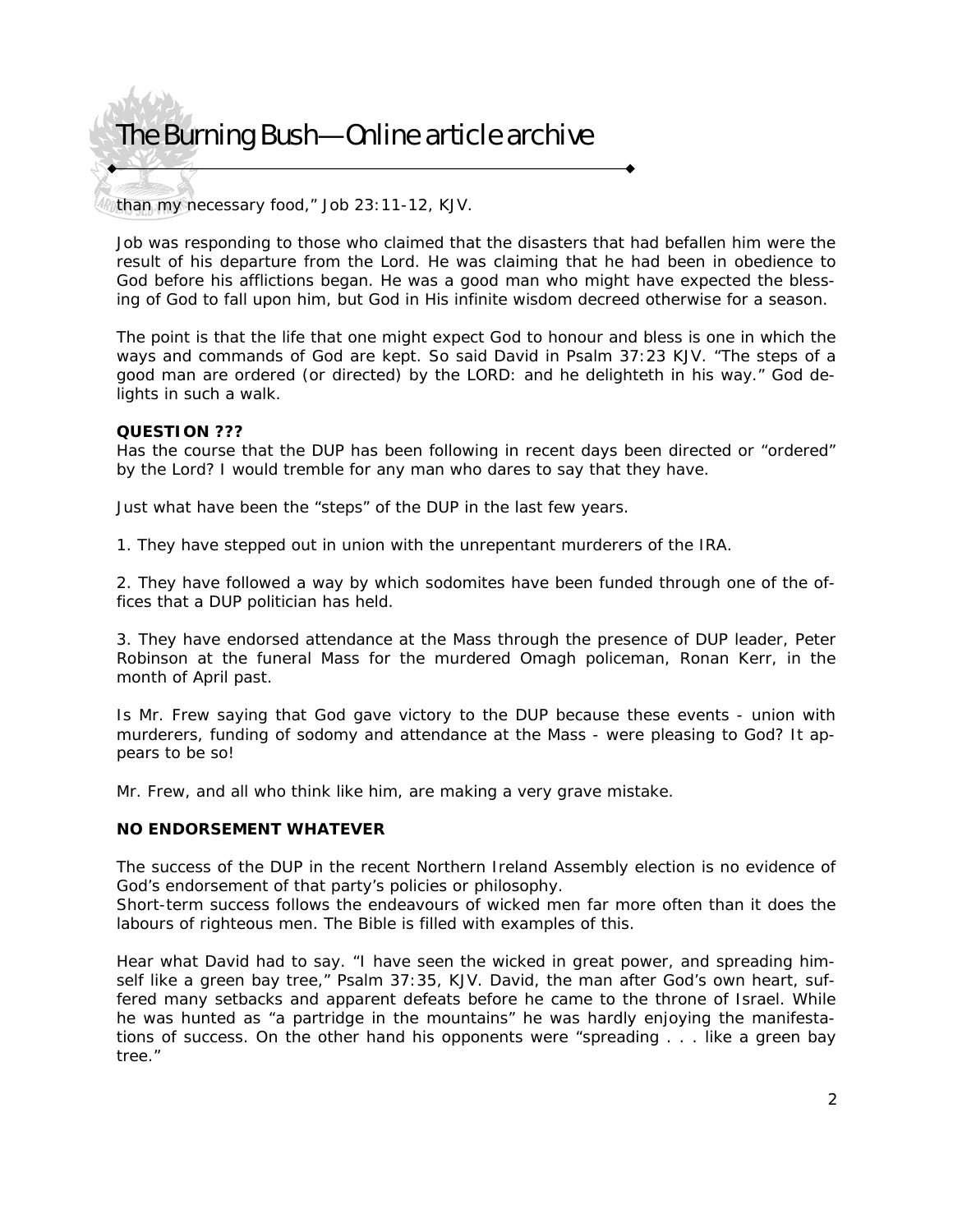**How wrong it would have been of David to consider his cause lost or the wicked to consider** himself as one enjoying divine approval because of his flourishing advances.

So often is this truth forgotten that David was inspired of the Holy Ghost to write for the sake of doubting and fretful believers: "Fret not thyself because of evildoers, neither be thou envious against the workers of iniquity. For they shall soon be cut down like the grass, and wither as the green herb. Trust in the LORD, and do good; so shalt thou dwell in the land, and verily thou shalt be fed. Delight thyself also in the LORD; and he shall give thee the desires of thine heart. Commit thy way unto the LORD; trust also in him; and he shall bring it to pass," Psalm 37:1-5.

No! it is not the endorsement and approval of the world that assures us of success but rather the morality of our cause, the uprightness of our policy and philosophy and the path that we are following. That will assure good success in the end. "This book of the law shall not depart out of thy mouth; but thou shalt meditate therein day and night, that thou mayest observe to do according to all that is written therein: for then thou shalt make thy way prosperous, and then thou shalt have good success," Joshua 1:8, KJV.

The policies which have brought the DUP the world's approval of late are those which are based upon a repudiation of all that they stood for in the years prior to their conversion to a coalition arrangement with the unrepentant murderous organisation, Sinn Fein/IRA.

I believe that their policies are fairly represented in the verses 17-20 of Psalm 50. "Seeing thou hatest instruction, and castest my words behind thee. When thou sawest a thief, then thou consentedst with him, and hast been partaker with adulterers. Thou givest thy mouth to evil, and thy tongue frameth deceit. Thou sittest and speakest against thy brother; thou slanderest thine own mother's son."

### **Parallel**

There is a parallel in these words of Psalm to the DUP's embracing of the robbers of the IRA as coalition partners and the endorsing of a scheme to fund sodomites facilitated by the office of the First Minister and Deputy First Minister.

Furthermore, I believe that deceptions were used to persuade, indeed to panic, the electorate in 2007, and ever since, into supporting the policy of coalition with Sinn Fein/IRA. If Mr. Frew's claim is correct then the Lord has entered a coalition arrangement with the political partners of the DUP as well. Surely such an idea is abhorrent to any who fear the Lord and tremble at His Word!

Mr. Frew is treading on dangerous ground indeed.

### **Silence**

In the Psalm 50, the Lord says that those who embraced the wicked policies there outlined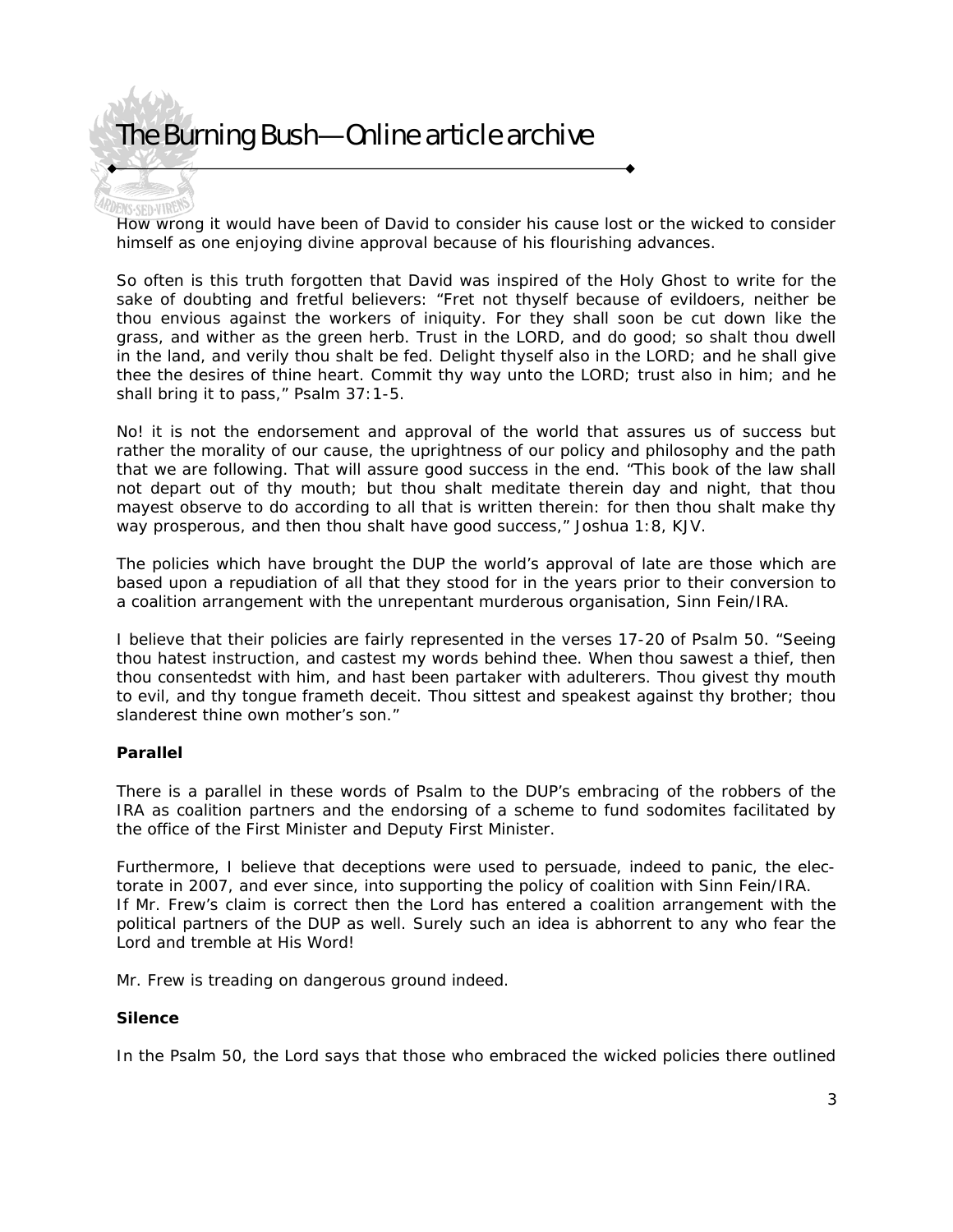mistook the "silence" of God, His long-suffering and withholding of judgment against such wickedness, as an endorsement of their lies and deceit. How wrong they were!

The Lord goes on to say: " . . . but I will reprove thee, and set them in order before thine eyes," verse 21, KJV.

God will yet have His say on recent events in Ulster and set the record straight and it will be seen then that success at the polls is no endorsement by Heaven of policies which are dishonest and devious and supportive of that which the Lord calls abominable. His reproof will come and that publicly in response to such notions and claims.

### **"Scum"**

The scene at one of the counts, that in Omagh, became the centre of another controversy. The response of many critics of Mr. Tom Elliott, the leader of the Ulster Unionist Party, to his comments directed toward a rowdy and disruptive crowd of Sinn Fein supporters in Omagh Leisure Centre at the Assembly election count, has been universal condemnation.

Mr. Elliott's statement has been reported on widely. Here is one example. "The UUP leader caused a storm of controversy on Saturday when he lashed out at people waving Irish flags at Omagh Leisure Centre calling them the "scum of Sinn Fein", Belfast Telegraph, 9th May 2011.

Those unionists that were pressed by the media for a response to Mr. Elliott's comments invariably replied with the ecumenically-inspired mantras: "We have moved on"; "Progressive unionists no longer employ such terms" etc; etc. A short time later, Mr Elliott offered an apology to offended nationalists for his words!

In truth, Protestant Ulster has not moved on. Rather, it has "moved away" from the principles of which it was once unashamed.

Calling supporters of a party which promoted murder and used the blood of hundreds and hundreds of innocent victims to ease its way into political power "SCUM," is hardly employing an inappropriate term.

Mr David McClarty, a former Ulster Unionist who has been elected as an independent MLA, reacted to the reported comments of Mr. Elliott by saying: "These comments were not the progressive kind of unionism I espouse."

There can be no progress for any unionist who sticks his head in the sand and refuses to recognise that the Sinn Fein/IRA organisation of the 60s, 70s, 80s, 90s, the pre-ceasefire organisation which shocked the world with its callous murders, is just the same organisation as the present Sinn Fein/IRA structure which the DUP has embraced as partners in the Stormont coalition.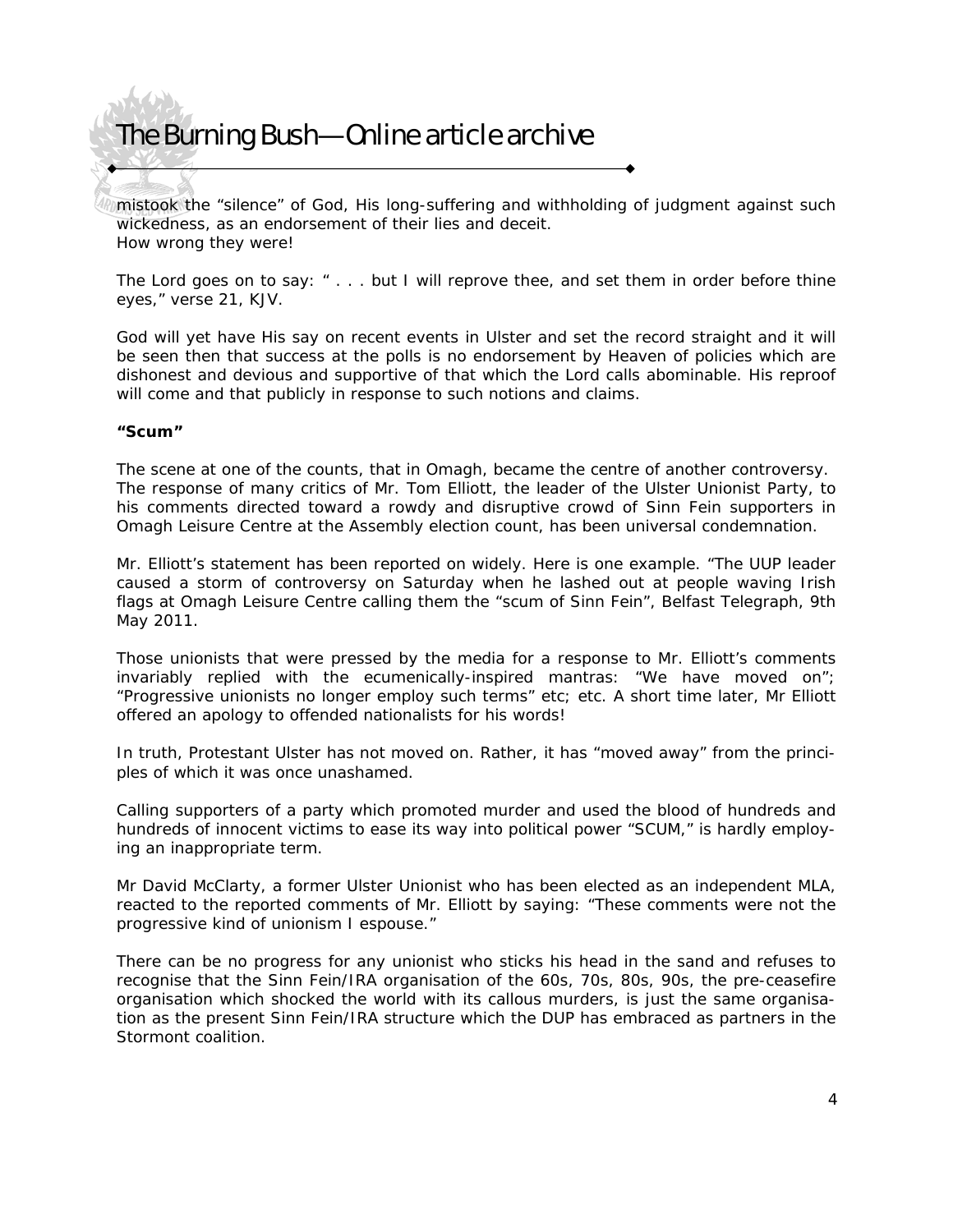Sinn Fein/IRA has gloried in its terrorist past. It has shown no remorse whatsoever for the hundreds that were murdered. Indeed, its pushing to the fore those within its ranks who were convicted of terrorist crimes clearly shows this to be so. That Sinn Fein/IRA can put convicted Old Bailey Bomber, Gerry Kelly, and twice convicted Pat Sheehan, who thinks the IRA's campaign was 'quite civilised', and Caitríona Ruane, a prominent member of the "Bring Them Home" campaign which sought the safe return from Columbia of three IRA men who were later convicted in their absence of training FARC insurgents, on the Policing Board without any protest from the DUP is testimony in itself to the point of degradation to which DUP/Sinn Fein rule has brought us.

What an insult to the victims of the murderous IRA! What daring effrontery to say that God endorses and honours such actions!

In repudiating proper descriptions of terrorist supporters, so-called unionists are but demonstrating that they have succumbed to the ecumenical propaganda machine of church and state which has long laboured to pressurise the Protestant people into being ashamed of their heritage and rejecting the principles of our fathers.

A letter from a member of the Church of Ireland in the "Belfast Telegraph" stated: "It is unacceptable to call other people 'scum', however much we may dislike them. Like me, Tom Elliott is a member of the Church of Ireland. The church teaches that each of us is made in the image and likeness of God. Each of us is a human being, capable of hurting and being hurt, able to forgive and be forgiven."

It matters little what the writer's "church" may teach, especially when that teaching is erroneous. What is important is what the Bible teaches.

On one occasion the Saviour described, in very strong terms indeed, those who were His opponents and who were, as was their habit, heckling Him. "Ye are of your father the devil, and the lusts of your father ye will do. He was a murderer from the beginning, and abode not in the truth, because there is no truth in him. When he speaketh a lie, he speaketh of his own: for he is a liar, and the father of it," John 8:44, KJV.

Spawn of the devil, murderers and liars - that is how the Saviour classified those who were His enemies. That is significantly stronger terminology than "scum"!

Sinn Fein/IRA may not be employing the guns and bombs that once they did, but the philosophy which justified the use of those weapons of terrorism is still embraced, as the ongoing annual eulogising, by leading Sinn Fein/IRA MLAs and MPs, of those who died actively engaged in the campaign of terrorism demonstrates.

Since Sinn Fein/IRA has not changed or altered, just what else would an honest person call murderers and eulogisers of murder other than SCUM?

The personnel of the IRA has not gone away. They could be seen out campaigning for Sinn Fein in the election. Indeed, many of them were candidates in that election and they will